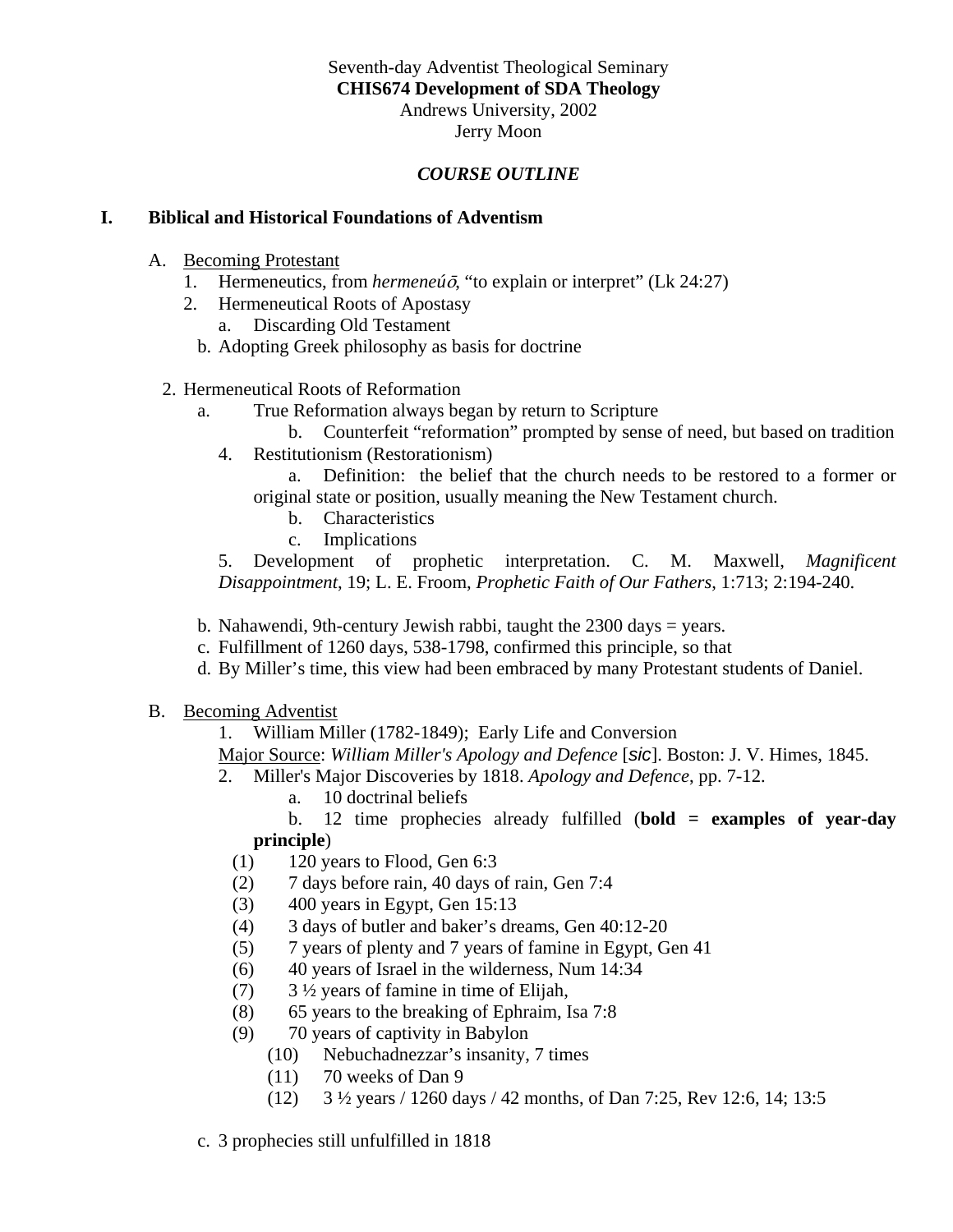- (1) 2300 days, Dan 8:14
- (2) 7 times or 2520 years, Lev 26:18-24, 28
- (3) 1335 days, Dan 12:12
- 3. Years of Further Study, 1818-1831
- 4. Preaching Career: 1831-1844, so many invitations he could not accept them all
	- a. Content: combined prophecy with gospel
	- b. First publication, 1834
	- c. Josiah Litch, 1838, second theologian of the movement (after Miller)
	- d. Joshua V. Himes, 1839, one-man advertising agency
	- e. Himes founded *Signs of the Times,* 1840
- f. Litch predicted "fall" of Ottoman Empire, Aug. 11, 1840; *Signs of the Times,* 1838 and Aug. 1, 1840; see also *Great Controversy*, 334-335

5. Miller's Hermeneutics.

 Major Source: William Miller, "Rules of Interpretation," *Midnight Cry*, Nov. 17, 1842, p. 4. (Study these carefully, looking up all the texts mentioned. This would be a profitable area for several to study and discuss together.)

- a. General principles (1-5)
- b. Principles of interpreting prophecy (6-13)
- c. Necessity of true faith (14)
- **II. Millerite Prophetic Interpretation.** William Miller, "Rules of Interpretation," Examples of applications of Miller's "Rules" #6-13, which dealt with typology..
	- A. Meanings of "Sanctuary." Source: William Miller, *Letter to Joshua V. Himes on the Cleansing of the Sanctuary* (Boston: J. V. Himes, 1842), in Knight, *1844*.
	- B. Year-Day Principle
		- 1. Miller's *Apology and Defence* cited Num 14:34 and Ezek 4:6 (see *Source Book*, A-6).

 William H. Shea has shown more than 20 lines of biblical support for this principle.

 Source: William H. Shea, *Selected Studies on Prophetic Interpretation*, Daniel and Revelation Committee Series, vol. 1 (Washington, DC: General Conference of Seventhday Adventists, 1982), 56-93.

2. Year-Day Principle Tested and "Proved" in 1840

Source: Josiah Litch, "Fall of the Ottoman Empire in Constantinople," *Signs of the Times*, Aug. 1, 1840, p. 70 (in *Source Book*, A-22). Ellen White endorsed Litch's interpretation, *Great Controversy*, 334-335.

C. The 1843 Chart

Prompted by Habakkuk 2:2.

 Source: Charles Fitch and Apollos Hale, *A Chronological Chart of the Visions of Daniel and John*, in "Historical Data on `1843' Chart," by L. E. Froom, in *Ministry*, May 1942, pp. 23-26 (in *Source Book*, A-25 to 29).

D. The Second Angel's Message

 Sources: Joshua V. Himes, "The Crisis Has Come!" *Signs of the Times*, Aug. 3, 1842, pp. 140- 141; Charles Fitch, *"Come Out of Her, My People": A Sermon* (Rochester, NY: J. V. Himes,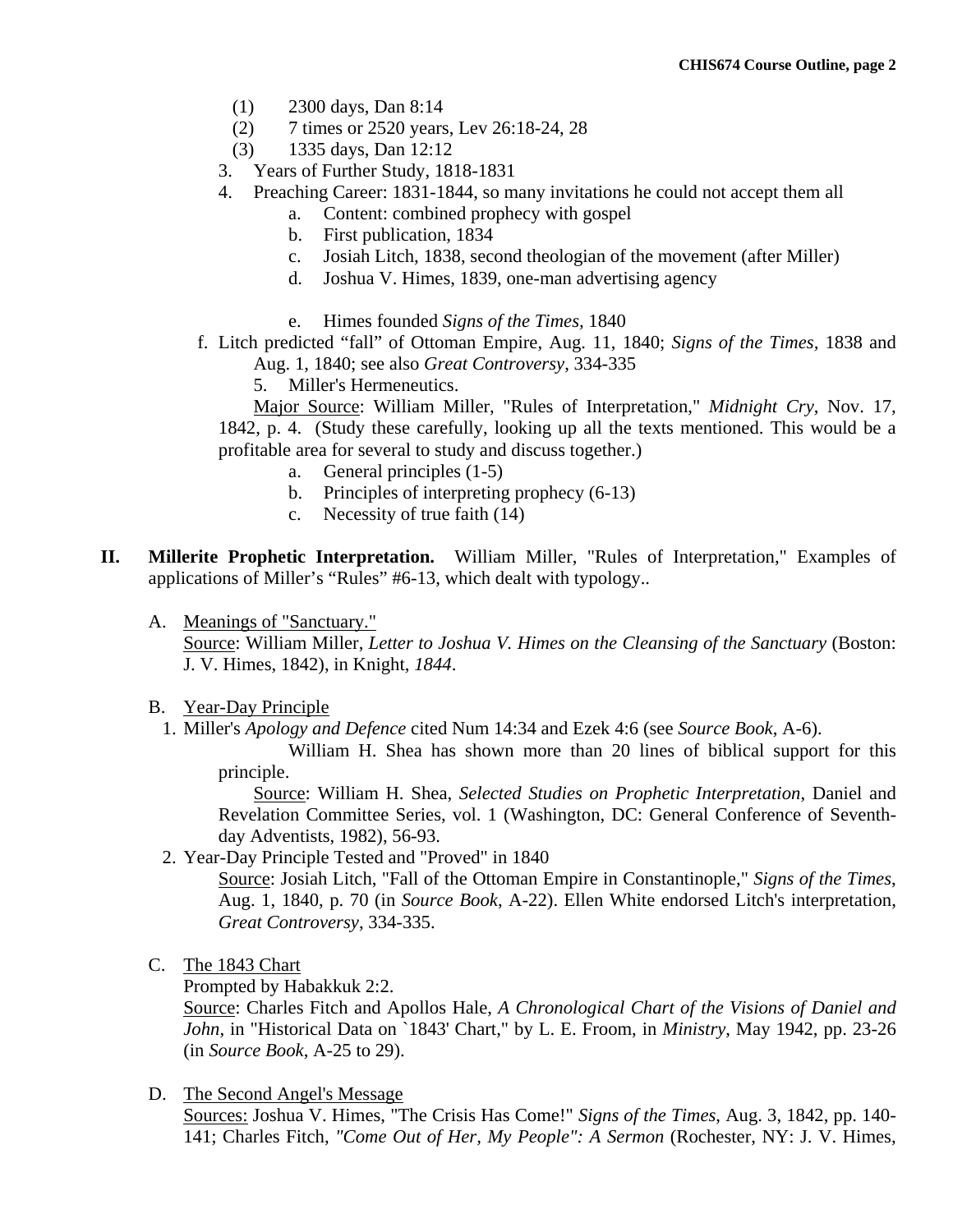1843). Fulfilled Rev. 14:8.

- E. The Spring Disappointment and the Tarrying Time Hab 2:3; Matt 25:5.
- F. The Seventh-month Movement

Source: S. S. Snow, *The True Midnight Cry*, Aug. 22, 1844, pp. 1-4; in Knight, *1844*, 109-112. Retrospective accounts: Sylvester Bliss and others, "The History of the Late Movement," *Advent Herald*, Oct. 30, 1844, pp. 92-93; and "The Present and the Past," *The Midnight Cry*, Oct. 31, 1844, pp. 140-141 (in *Source Book*, A-30 to 40).

G. The Great Disappointment.

#### **III. Steps in the Development of the SDA Doctrine of the Sanctuary**

Summary: C. Mervyn Maxwell, *Magnificent Disappointment*, chapter 6; charts on pp. 74, 78, 80.

A. Preliminary Considerations

 1. Relevance for Adventists. "The subject of the Sanctuary was the key which unlocked the disappointment of 1844. It opened to view a complete system of truth, connected and harmonious, showing that God's hand had directed the great advent movement and revealing present duty as it brought to light the position and work of His people" (*Great Controversy*, 423).

- 2. What other Christians believe in common with us: Christ our high priest intercedes for us at God's right hand. Heb 4:14-16; 6:20; 7:25.
- 3. Adventist Distinctive Beliefs about the Sanctuary

a. The earthly sanctuary is a type of the heavenly sanctuary

 b. **2 rooms, 2 rituals, 2 phases**: the **2 rooms** (holy and most holy places) correspond to **2** separate **rituals** (daily and yearly services) in the earthly sanctuary and to **2 phases** (31-1844 and post-1844) in Christ's heavenly ministry. On physical size of heavenly temple, see PP 357.

c. Christ's most-holy-place ministry includes a pre-advent (investigative) judgment that began in 1844 and will continue until the close of human probation. This pre-advent investigative judgment involves two specific aspects (in addition to the pre-1844 continual intercession, which continues after 1844 to the close of probation):

**(1) On earth**, Christ is **purifying His people of sin**, through forgiveness and the indwelling Holy Spirit, and their cooperation in repentance, confession, and surrender.

**(2) In heaven**, Christ is **blotting out** the record of forgiven and forsaken **sins,** thus preparing His people to stand in the sight of a holy God without an intercessor for sin (*EW* 71, *GC* 425).

d. Christ's atoning *sacrifice* was accomplished once and for all at the cross (Heb. 7:27), but the full meaning of "atonement" includes both sacrifice and priestly ministry (Lev 4:32-35; 5:10, 13, 18; 6:7).

"The intercession of Christ in man's behalf in the sanctuary above is as essential to the plan of salvation as was His death upon the cross. By His death He began that work which after His resurrection He ascended to complete in heaven. **We must by faith enter within the veil, 'whither the forerunner is for us**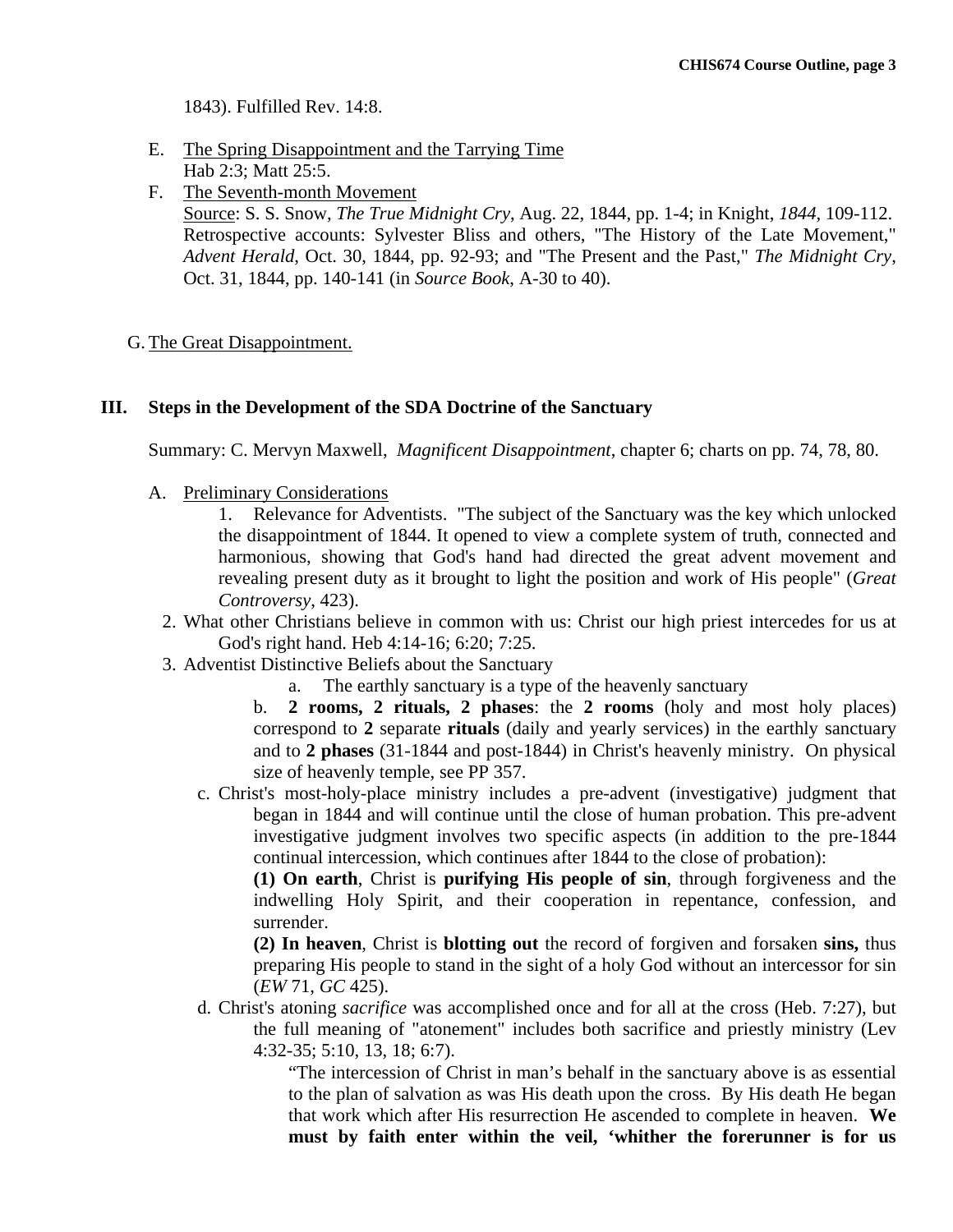**entered.'** Heb. 6:20" (GC 489).

Thus atonement will be finally "finished" and "completed" only when sin and sinners are no more (Lev 16; 23:28; cf. Rev 16:17).

4. 2300-Day Chart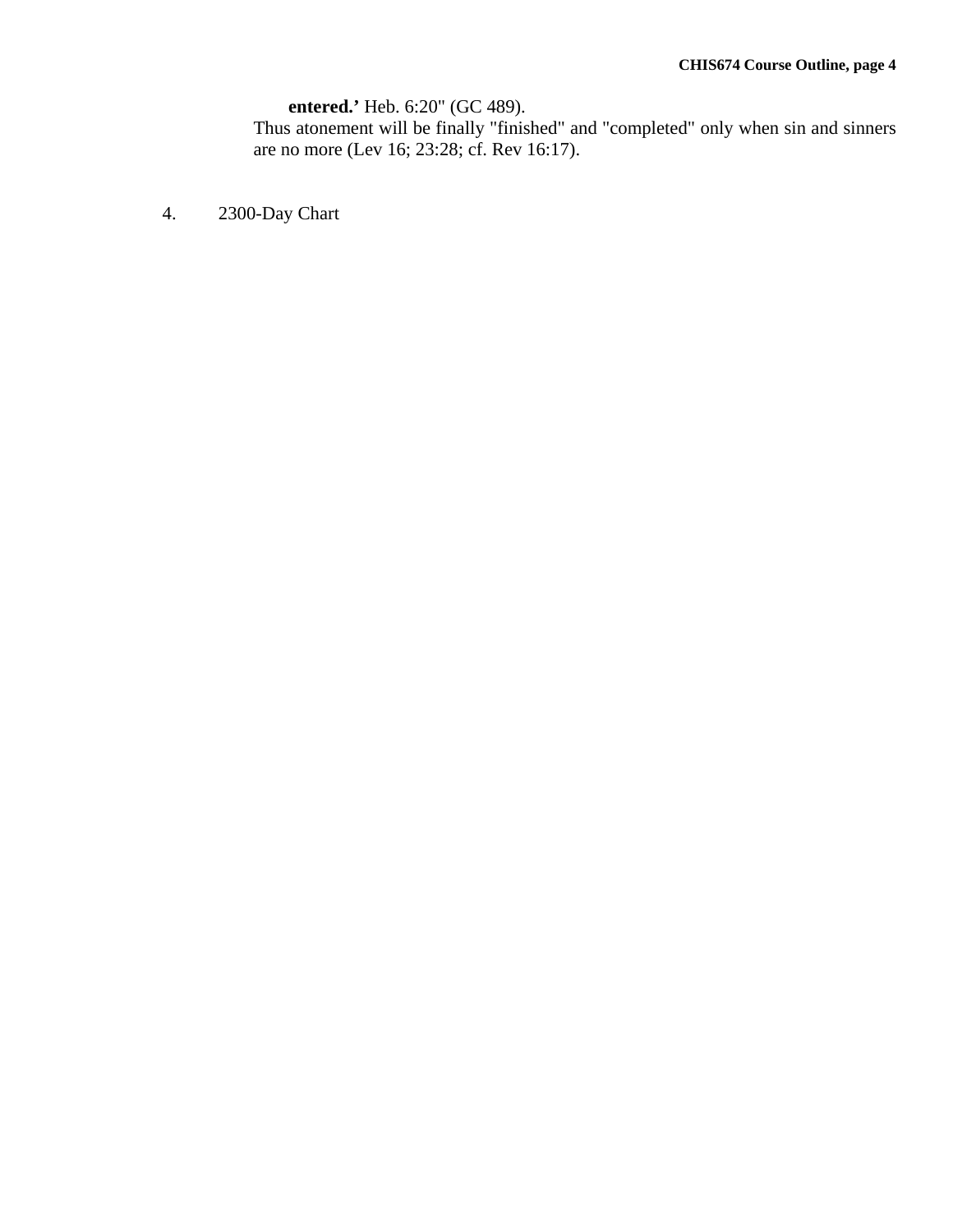- B. How the Early Adventists Came to these Conclusions. (These basic conclusions were established first from the Bible; only later confirmed and expounded by visions.)
	- 1. William Miller (and earlier expositors), The Year-Day Principle
	- 5. Josiah Litch, *An Address to the Public and Especially the Clergy*, 1841
		- a. Judgment precedes the Advent. Matt 24:31, Rev 20:12-13, Acts 10:42. See also, Josiah Litch, *Prophetic Expositions* (1842).
		- b. Two phases of judgment:
			- Trial phase • Penal or executive phase Litch's text: Rev 20:12-13 A stronger text: Rev 22: 11-12.
	- 1. Hiram Edson, unpublished manuscript (in *Source Book*, B-1 to 13).
		- a. Instead of Christ coming out of most holy place on Oct 22, 1844, He went in on that date and had a work to complete before the Second Coming. Matt 25:10, Dan 7:13- 14, Luke 12:35-37, Luke 19:12.
		- b. Disappointment was foretold in prophecy, Rev 10:10.
		- c. Work of Adventists not yet finished, Rev 10:11.
		- d. Sanctuary emphasized the importance of God's law, Rev 11:19.
			- 4. Enoch Jacobs, "The Times," *Western Midnight Cry* (Cincinnati, OH), Nov. 29, 1844, pp. 19-20.

 a. Christ must sit in judgment and thus put away the sins of His people before the second advent. Ex 28:15,29,30; Lev 16:29-31; 23:29-32; Acts 3:19-21.

- b. Heb 9:6-12 shows "similarity" between Christ and the high priest.
- c. The place of the judgment is in heaven, Rev 4:1-6.

 d. We have had the "True Midnight Cry"; the judgment is now in process; the next event will be the second coming.

5. Enoch Jacobs, "Intolerance," *Western Midnight Cry*, Dec 20, 1844, p. 30.

 6. Apollos Hale and Joseph Turner, "Has Not the Savior Come as the Bridegroom?" *The Advent Mirror* (Boston, Jan. 1845), pp. 1-4.

 a. The parable of the Ten Virgins, Matt 25:1-13, speaks of Christ's coming as a Bridegroom, not as the King of Glory.

b. Characters

- Bridegroom = Christ,  $2$  Cor  $11:2$
- Bride = Christ's kingdom (Dan 7:9-10) = Church as collective body, Rev 19:7-9; 21:9-10
- Guests = Individual believers, Matt  $25:10$

c. Marriage

Coming of Bridegroom to the marriage (Luke  $19:12$ ) = Son of Man coming to Ancient of Days to receive His kingdom, Dan 7:9-10, 13-14.

Marriage  $=$  identifying those who make up Christ's kingdom, Rev 19:7-8; Eph 5:25-27; Matt 22:8-14.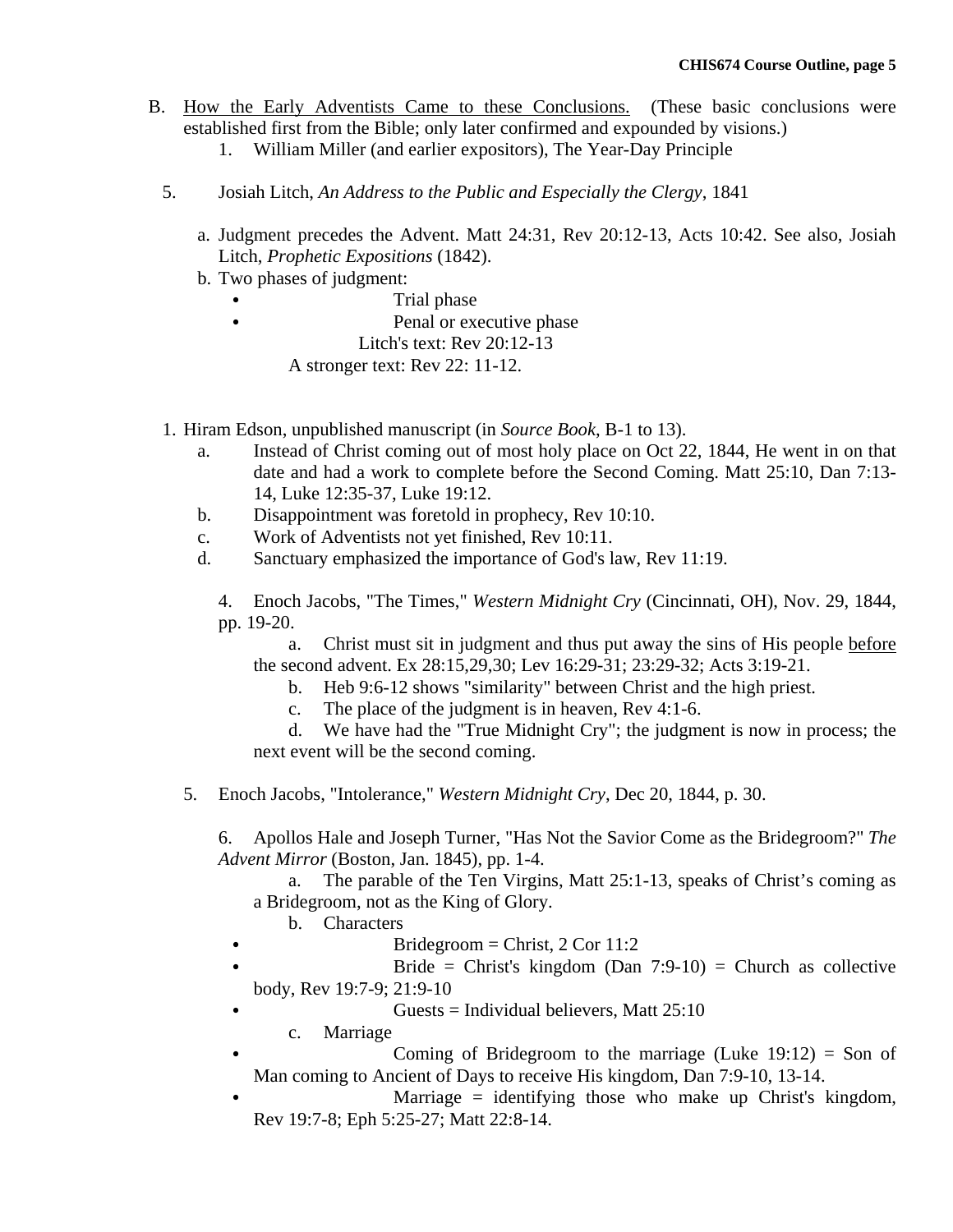Marriage supper (Rev 19:9; Luke  $12:35-37$ ) = the celebration that takes place AFTER the examination of the guests, Christ is united with His kingdom, and He returns from the wedding.

 d. Hale and Turner's Conclusion: Christ DID come on Oct. 22, 1844, not as King of Glory, but as the Bridegroom to receive His kingdom. Therefore, "The Judgment is here!"

- e. Summary (in terms of a modern wedding):
	- (1) Ceremony begins, 1844, Dan 7, Matt 25, Luke 12 and 19.
	- (2) Legal papers signed (marriage finalized) at Close of Probation, Dan 7.
	- (3) After-wedding celebration, Rev 19
- C. Owen R. L. Crosier, "The Law of Moses," *Day-Star* Extra, Feb. 7, 1846 (in *Source Book*, B-14 to B-40).
	- 1. Sanctuary of Dan 8:14 is the sanctuary in heaven
	- 2. Earthly sanctuary is a type of the heavenly sanctuary
	- 3. Day of Atonement's antitype-fulfillment will occupy "many years."

 4. The sanctuary had two sets of rituals, a daily service and a yearly service, which correspond to two phases of Christ's work in the heavenly sanctuary.

 5. Sin is transferred to the sanctuary by the daily sacrifices and cleansed from the sanctuary by the annual Day of Atonement service which also included sacrifices.

6. Heavenly sanctuary also must be "purified," Heb 9:22-23

 7. There are two veils in heavenly sanctuary. Christ passed within the first one in A.D. 31. Heb 6:19-20, 9:2-3.

- 8. Crosier offered six arguments that atonement did not take place on Calvary. In this he went too far, but his arguments do show that atonement as not finished at Calvary. The atoning sacrifice was completed, finished, once for all. The atoning priestly mediation did not begin until Christ ascended to heaven (*Source Book,* pp. B-29 and B-30, paragraphs 39- 46).
	- 9. The Scapegoat
- D. Ellen G. Harmon first four published visions (in *Source Book*, B-41 to 46)

| <b>TOPIC</b>              | <b>DATE</b>                        | <b>PUBLICATION</b>                                                                                  |
|---------------------------|------------------------------------|-----------------------------------------------------------------------------------------------------|
| 1. Midnight Cry Vision    | Dec. 1844                          | Letter to Enoch Jacobs, 12-20-1845, in Day-Star, 1-24-<br>1846; EW, 13-17 (1851) 2 SG, 30-35 (1858) |
| 2. Bridegroom Vision      | Feb. 1845                          | Letter to Enoch Jacobs, 2-15-1846, in Day-Star, 3-14-1846;<br>EW, 54-55                             |
| 3. New Earth Vision       | Late Spring / Early<br>Summer 1845 | Included with #1 above, in Day-Star; EW, 17-20; 2SG, 52-<br>55.                                     |
| 4. Time of Trouble Vision | Oct. 1845                          | Included with #2 above, in <i>Day-Star</i> . Not included in <i>EW</i> .                            |

Main Ideas:

1. Midnight Cry Vision:

 a. Validated the Midnight Cry as not only true, but foundational to the faith and theology of the movement. The Midnight Cry was a "bright light" and those who "rashly denied" this light "fell off the path into the dark and wicked world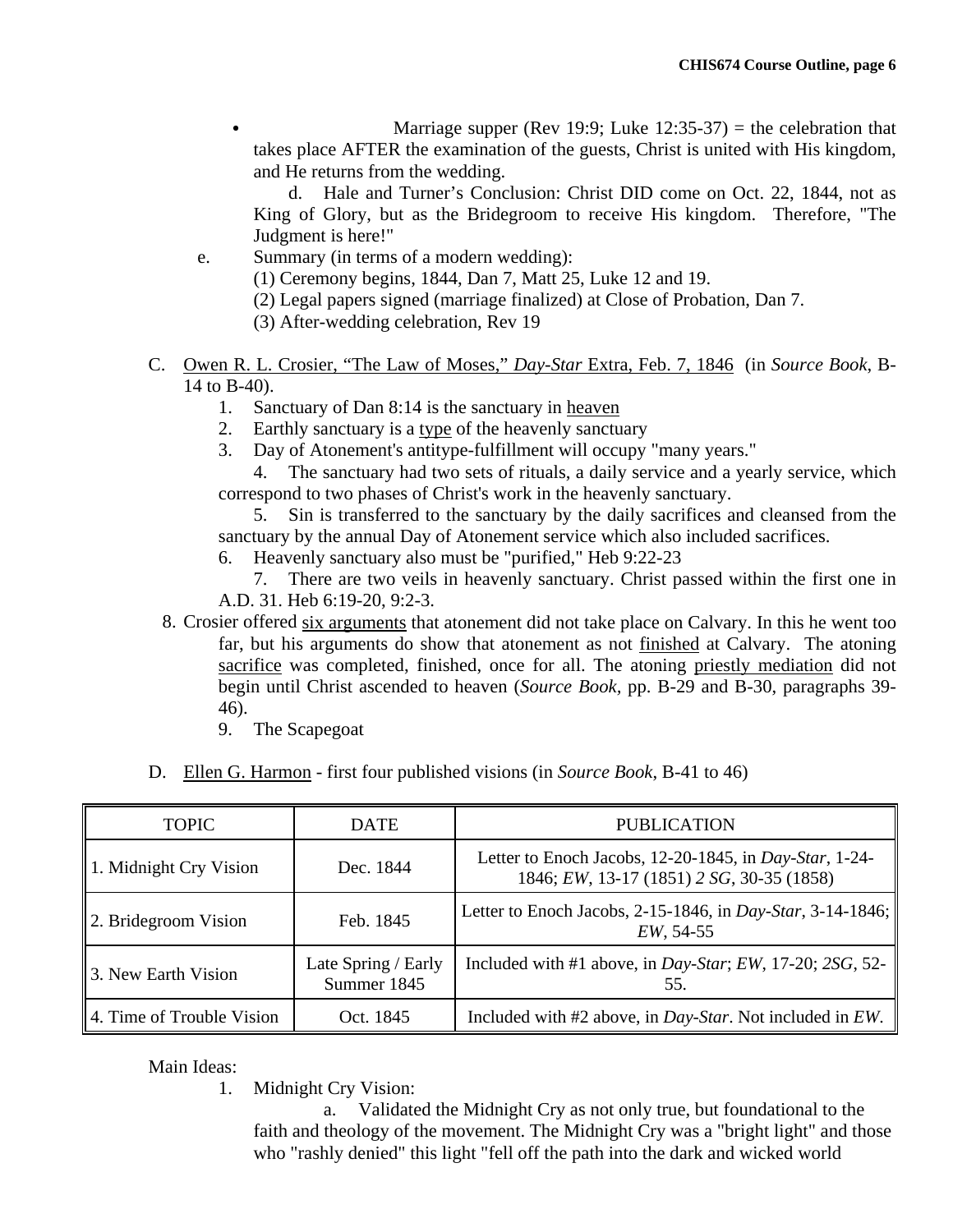below" (*EW*, 14-16).

 b. The journey may be long, but the living from this group will constitute the 144,000.

 c. Previews of the faithful in heaven; Fitch and Stockman "laid in the grave to save them" (*EW*, 17).

2. Bridegroom Vision

a. Christ and the Father had been enthroned in the holy place before 10-22- 1844. At that time they arose, were carried on "cloudy chariot(s), with wheels like flaming fire," into the most holy place (*EW*, 55).

- b. Those who received this light followed them by faith into the most holy place
	- c. Those who rejected the light were left in darkness

 d. This vision supported the main ideas of Edson and Crosier in the *Day-Star* Extra of 2-7-1846, but since the vision was received a year earlier, in Feb. 1845, it was seen as independent corroboration of that article

e. This vision also confirmed some aspects of Hale and Turner's article of Jan. 1845, especially by her reference to Christ's going to the Father to "receive the kingdom" and then receiving His people after He would "return from the wedding" (*EW*, 55).

 3. New Earth Vision. Preview of the descent of the New Jerusalem and the wonders of the new earth (*EW*, 17:3 to 20:0).

- 4. Time of Trouble Vision
	- a. The seal of God will be followed by the time of trouble
- b. The "time of Jacob's trouble" will just precede the Second Advent

 c. As in vision #1, above, Adventists living at the Second Advent were seen as the 144,000.

 E. J. N. Andrews, *The Sanctuary and Twenty-three Hundred Days* (Battle Creek: SDA Publishing Assn., 1853, 1872; reprint, Leaves-of-Autumn, Payson, AZ, USA). The first extended systematic SDA presentation on its topic. Concepts are virtually identical to *Great Controversy*. Andrews attempted to convince former Millerites that their original belief had been basically sound.

- F. Elon Everts, "Communication from Bro. Everts," *RH*, Jan. 1, 1857, p. 72. Everts says it appears to him that since 1844 "the righteous dead have been under investigative judgment."
- G. Ellen G. White, "The Sanctuary," *Early Writings*, pp. 250-255, vision of June 1858.
	- 1. The disappointment did not result from a failure of God's prophetic word. "He has fulfilled all that He promised" (*EW*, 250).

 2. The Millerites were correct about the date, but mistaken in believing the earth to be the sanctuary to be cleansed at that time.

 3. Jesus "shut the door of the holy place of the heavenly sanctuary and has opened a door into the most holy place and entered in to cleanse the sanctuary" (*EW*, 251).

 4. Again identifies the investigative judgment with Christ's being "married to the New Jerusalem." Again speaks of Christ taking a "flaming chariot" to travel from the holy place to the most holy place (ibid.).

 5. "Jesus entered the most holy place on Oct. 22, 1844, "to make a final atonement for all who could be benefitted by his mediation, and thus to cleanse the sanctuary" (*EW*, 253).

 6. "Halo of glory all around" the fourth commandment. The remnant "mourn" for their sin in "trampling" upon the fourth commandment (*EW*, 255\_256).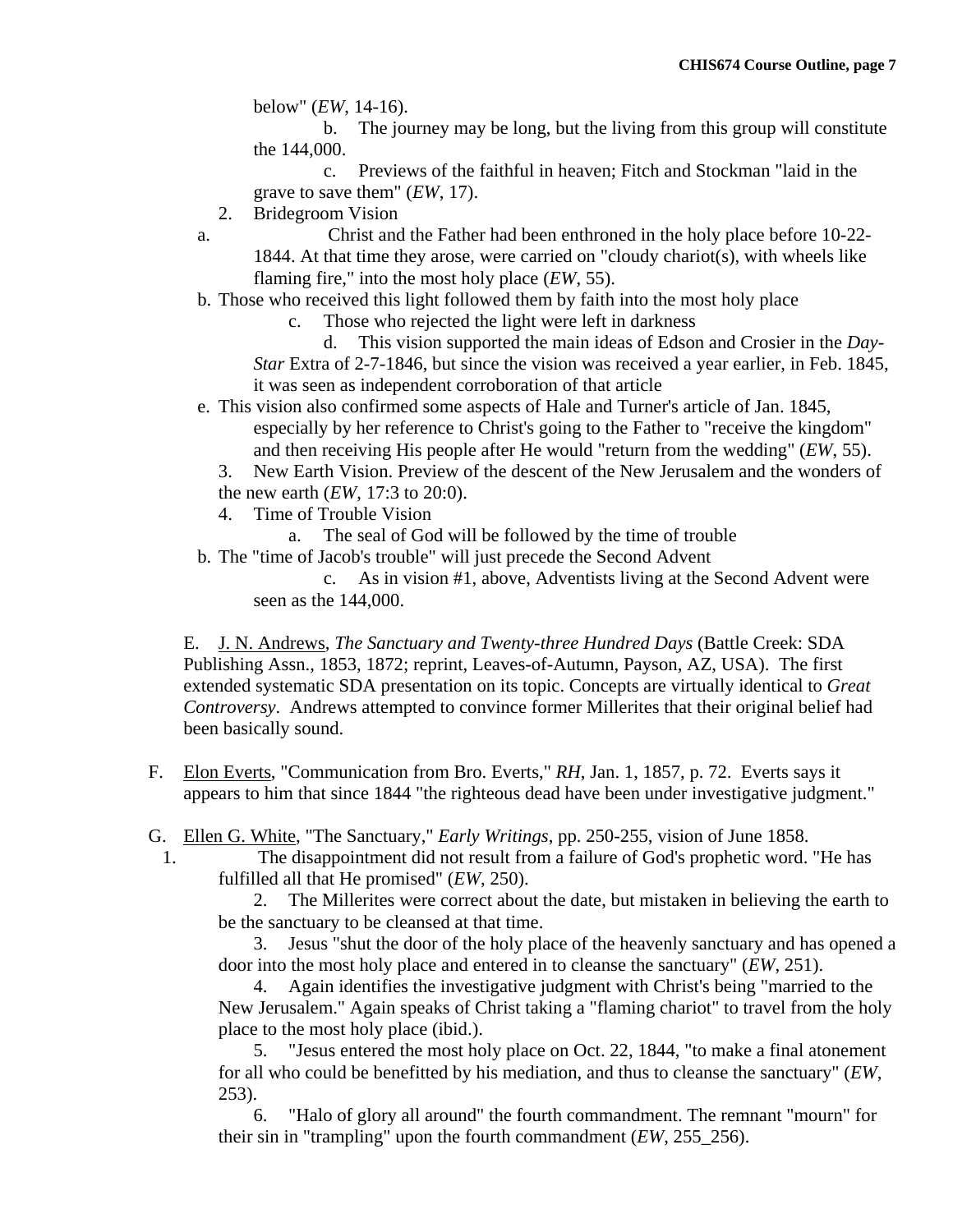H. Uriah Smith, *The Sanctuary and the 2,300 Days* (Battle Creek: SDA Publishing Assn., 1877) Smith essentially repeats Andrews' arguments, but in a more polished form and with some refinements. With this book, the 19th century development of the sanctuary doctrine was virtually complete.

I. Ellen G. White, *The Great Controversy*, 1911 ed., pp. 317-491.

Editions: 1858, *Spiritual Gifts,* vol. 1

1884, *Spirit of Prophecy,* vol. 4

1888, *The Great Controversy*

1911, *The Great Controversy*

This climaxes the writings of the pioneers on the sanctuary.

### **IV. The Sabbath, and the Beginnings of the SDA Theological System**

- A. Puritans (Source: C. M. Maxwell, "Joseph Bates, Pioneer Sabbath theologian, plus some Puritan and SDA background," Development of SDA Theology, *Source Collection*).
- B. Seventh Day Baptists (Source: Ibid.)
- C. Adventist Sabbathkeepers before the Disappointment

 1. Francisco Hermogenes Ramos Mexia, of Argentina, began keeping Sabbath about 1821 (Juan Carlos Priora, "Francisco Ramos Mexia: The First Modern Seventh-day Adventist?" *Dialogue* 6:2 (1994), 13-15; C. M. Maxwell, *Tell It to the World*, 68).

- 2. J. A. Begg, Glasgow, Scotland, ca. 1840.
- 3. Millerites
- D. The Connection between Seventh Day Baptists and Millerite Adventists in 1844

 1. SDBs had 1,130 members in 1802. Publication, *Sabbath Recorder*, was read by many Millerites

 2. SDBs had 5,500 members by 1843. 11-1-1843, day of fasting and prayer "that Almighty God would arise and plead for His holy Sabbath."

E. Sabbatarian Millerite Adventists

 1. Rachel Oakes (later Preston), New York State. Delight Oakes, her daughter, age 18, went to teach public school in Washington, New Hampshire. Winter, 1843-44, Rachel joined her daughter in New Hampshire. They kept Sabbath at home, but attended Christian Brethren Church on Sunday.

 2. Pastor of Christian Brethren Church in Washington, New Hampshire, was Frederick Wheeler, a Methodist and a Millerite

 3. March 1844, Rachel Oakes confronted Frederick Wheeler with His Sabbath breaking. He began keeping Sabbath and preached it in a local school house.

- 4. This contact led Millerite Adventists to study the extensive Sabbath literature developed by SDBs since about 1650.
- 5. Wheeler shared his discovery with Thomas M. Preble, a Freewill Baptist who pastored a church about 12 miles from Washington, N.H. Preble began keeping Sabbath in August, 1844. Wrote an article for *The Hope of Israel* (ed. by Joseph Turner), in Feb. 1845. The article was reprinted as a 12-page tract, with the title: *A Tract, Showing That the Seventh Day Should Be Observed as the Sabbath, Instead of the First Day; "According to the Commandment."* (Nashua, NH, 1845), in *Source Book*, C-3 to C-8.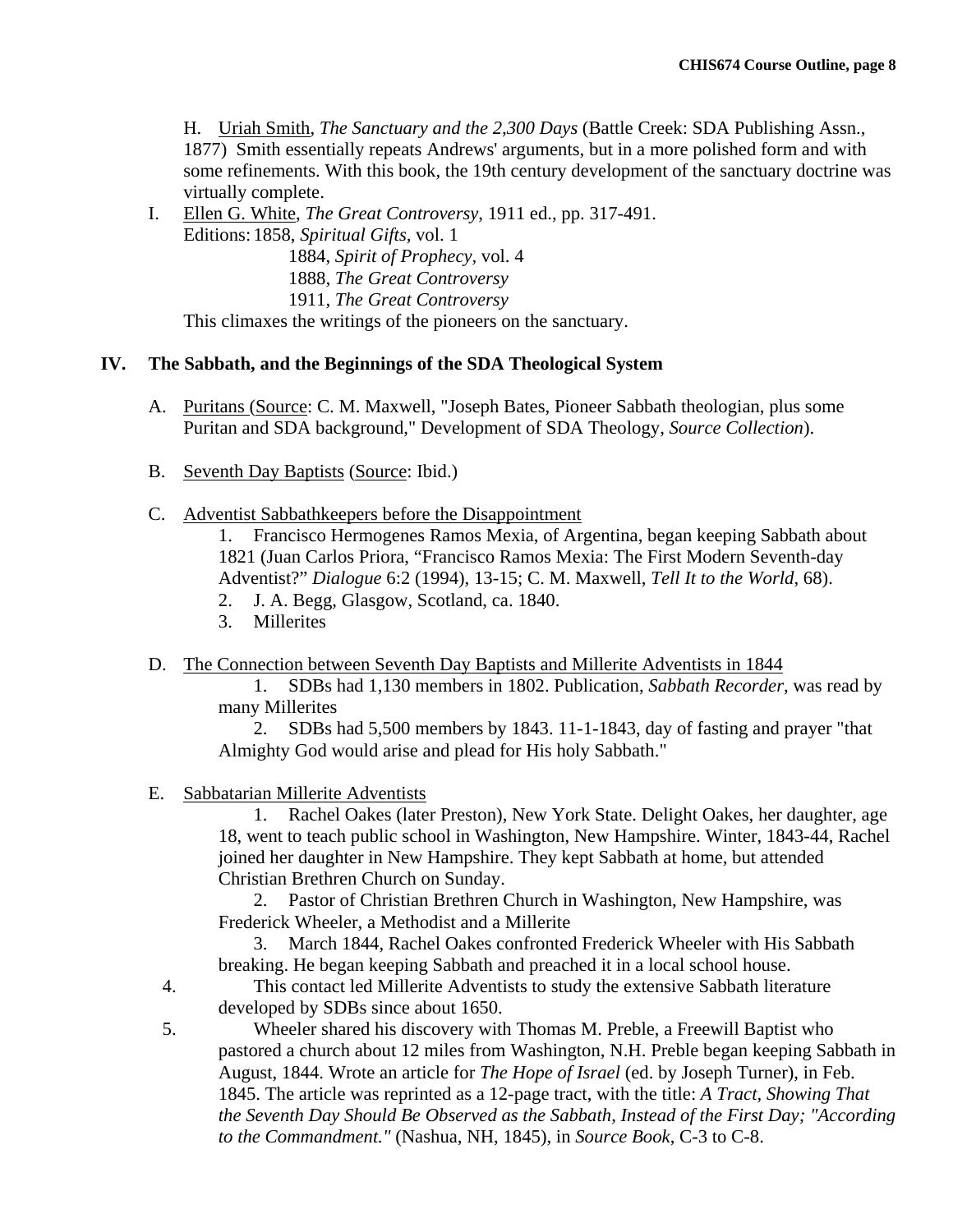- 6. William and Cyrus Farnsworth began to keep Sabbath soon after disappointment. Cyrus married Delight Oakes. The Washington, NH, Church split. The Sabbathkeepers met at the Farnsworth home. Years later they got the church back (Maxwell, *Tell It to the World*, 69).
- F. The Sabbath and the Third Angel's Message
	- 4. Spring of 1845, Joseph Bates of Fairhaven, Massachusetts, read Preble's tract, traveled to New Hampshire to meet Frederick Wheeler and the Farnsworths, and kept the next Sabbath.
	- 5. Feb. 1846, Bates read Crosier's article in the *Day-Star* Extra.
	- 6. Spring 1846, Bates wrote *The Opening Heavens*
	- 7. Summer 1846, Bates wrote *The Seventh-day Sabbath a Perpetual Sign*. James and Ellen White read it and began keeping Sabbath soon after their marriage on Aug. 30, 1846.
	- 8. Late Summer or Fall 1846, Bates traveled to Port Gibson, NY, met Hiram Edson, Owen R. L. Crosier, and Dr. F. B. Hahn, and convinced them all to keep the Sabbath. (For additional details about Bates's writings and travels, see *Source Book*, "Joseph Bates, Pioneer Sabbath Theologian").
	- 9. Beginnings of a Theological System. Three SDA "distinctives" were added to the Millerite foundation. [Can you name them?] Joseph Bates took the lead in integrating concepts and uniting believers.
	- G. Theology of Joseph Bates:

 1. Sabbath is the special focus of the Third Angel's message (Rev. 14:12; cited in *The Seventh Day Sabbath, a Perpetual Sign* [1846], 24).

 2. Sundaykeeping is "a mark of the beast" (*The Seventh Day Sabbath, a Perpetual Sign*, 2nd ed. [1847], 59).

 3. The Seal of God is fully developed Christian character, and this character is developed through "patience" (Rev 14:12) in keeping the Sabbath despite the world's scorn, and "waiting for their great high priest to finish the cleansing of the sanctuary, which blots out their sins, and purifies them to enter into the holy city" (Bates, *A Vindication of the Seventh-day Sabbath* [1848], 96, 108).

- 4. The cleansing of the Sanctuary involves two main purposes:
	- a. blotting out of sins in heaven
	- b. purifying of believers on earth
- 5. The Seal of God is the keeping of the Sabbath, and those who are thus sealed will compose the 144,000 (Ibid., 96; *A Seal of the Living God. A Hundred Forty-Four Thousand of the Servants of God Being Sealed, in 1849* (New Bedford, 1849), 24-27, 36-37.
- H. What Determines the Time of the Second Advent?
	- 1. God wants to stop the trouble and suffering at the earliest possible moment--but not before the war is over (2 Pet 3:9).

 2. Gospel must go to all the world, so all can make a choice for or against the Sabbath and God's particular people (Matt 24:14).

 3. Because the giving of the Gospel is an activity of cooperation between humans and God, it is in our power to hasten it (2 Pet 3:12) or by our opposition or neglect to hinder it.

 4. The seal of God prepares God's people to stand in the ultimate trial of their faith. As the sealing rapidly progresses, the time is near when the four angels of Rev. 7 can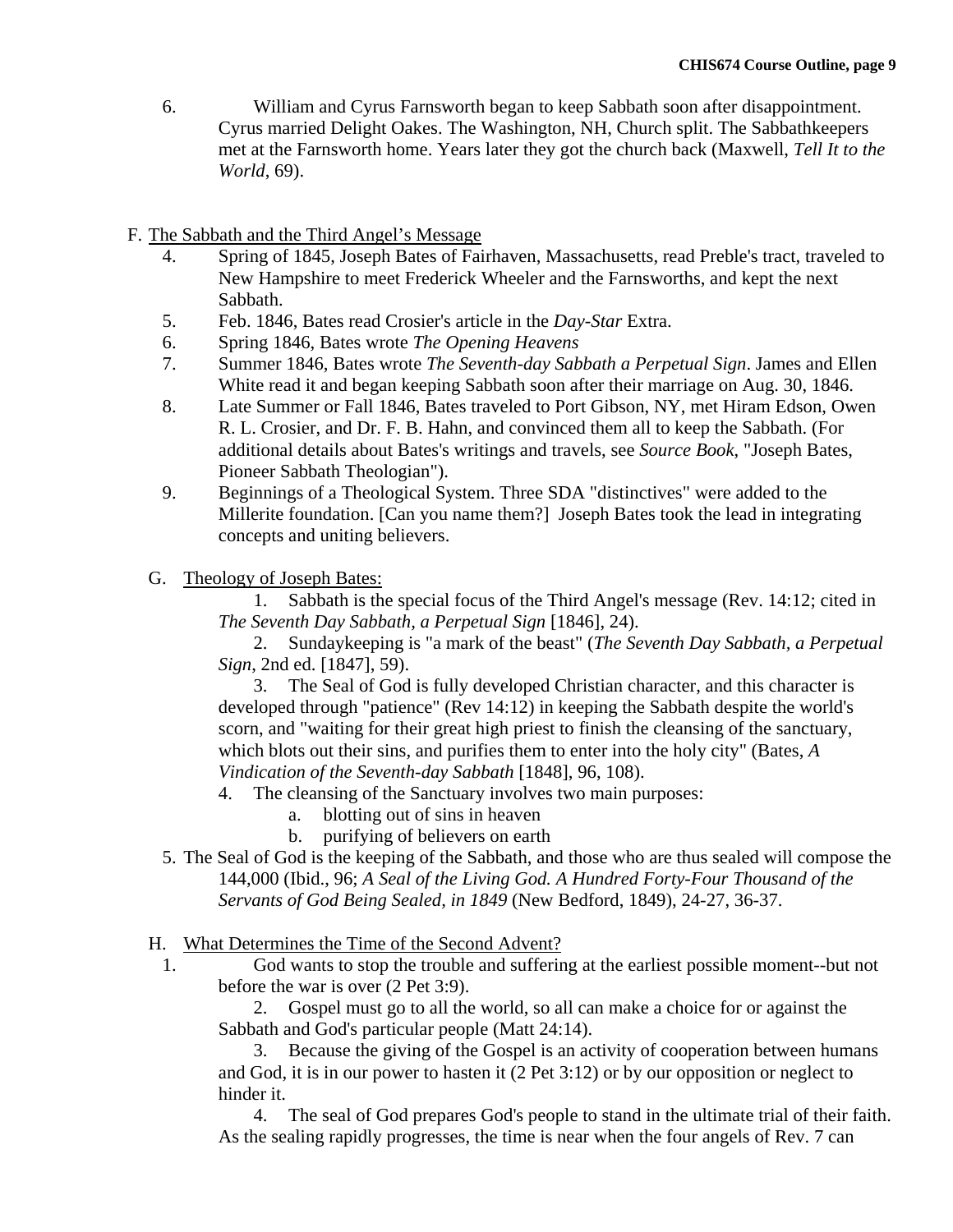loose the winds and the final crisis will unfold (Rev. 7:1-4).

 5. Acceleration of persecution pressures will force every inhabitant of planet earth to make a decision (Rev. 14:9-12; compare Dan 3). Many signs and fulfilling prophecies indicate that this time is nearing (*GC*, 563-612, chaps. 35-38).

- 6. "Christ's coming . . . will not tarry past the time that the message is borne to all nations, tongues, and peoples" (*RH*, June 18, 1901; in *Evangelism* 697); this echoes Matt  $24:14.$ 
	- I. Significance of Proclaiming the Sabbath "more fully" (*EW* 33; 1 *T* 337) 1. Sabbath in connection with the three angels messages, Seal of God, mark of the beast, and cleansing of the sanctuary, is seen as present truth, which gives it much greater force and power.
- 2. Example: Seventh Day Baptists had about 5,500 members in 1844. In the 1980s, their North American membership was about the same as 1844, while their worldwide membership was around 75,000. SDAs have increased from a handful to about 12 million worldwide (2000).
- J. Sabbath and Sanctuary Conferences, 1847-1850
	- 1. By late 1847, one year after the Whites began keeping Sabbath, there was a nucleus of believers in Sabbath and sanctuary
	- 2. Principal leaders: Joseph Bates, James White
		- 3. Doctrines: Sanctuary (judgment in progress), Sabbath, and Spirit of Prophecy
		- 4. Format of Sabbath and Sanctuary Conferences:
			- a. Doctrinal presentations by Bates and James White
			- b. Bible study and discussion
			- c. Prayer, individually and together, sometimes with fasting
		- d. Role of Ellen White, *Selected Messages*, 1:206-207; *Testimonies to Ministers*, 24-25.
- K. Nine Doctrinal Pillars of SDAs, 1850 (Memory device: 8S + 3AM)

 1. Second Advent (assumes the whole hermeneutical structure of Millerism, particularly the year-day principle, which is the foundation of the prophetic certainty that we are living in the last days).

- 2. Sabbath
- 3. Spiritual Gifts
- 4. Sanctuary
- 5. Three Angels's Messages
	- 6, 7.State of the Dead and the Second Death (soul sleep / conditional immortality)

 a. Expounded by George Storrs in two publications: *An Inquiry; Are the Souls of the Wicked Immortal? In Three Letters* (published anonymously, 1841). *An Inquiry: Are the Souls of the Wicked Immortal? In Six Sermons* (Albany, NY: 1842).

 b. E. G. White's comment, 6BC 1093: "Our personal identity is preserved in the resurrection . . . The spirit, the character of man, is returned to God, there to be preserved. In the resurrection every man will have his own character. God . . . will call forth the dead, giving again the breath of life and bidding the dry bones live. The same form will come forth, but it will be free from disease and every defect. It lives again bearing the same individuality of features, so that friend will recognize friend" (MS 76, 1900 in 6 BC 1093, emphasis supplied).

- 8. Seven Last Plagues
- 9. Shut Door, gradually redefined. (Handout: "Steps in the Changing Usage of the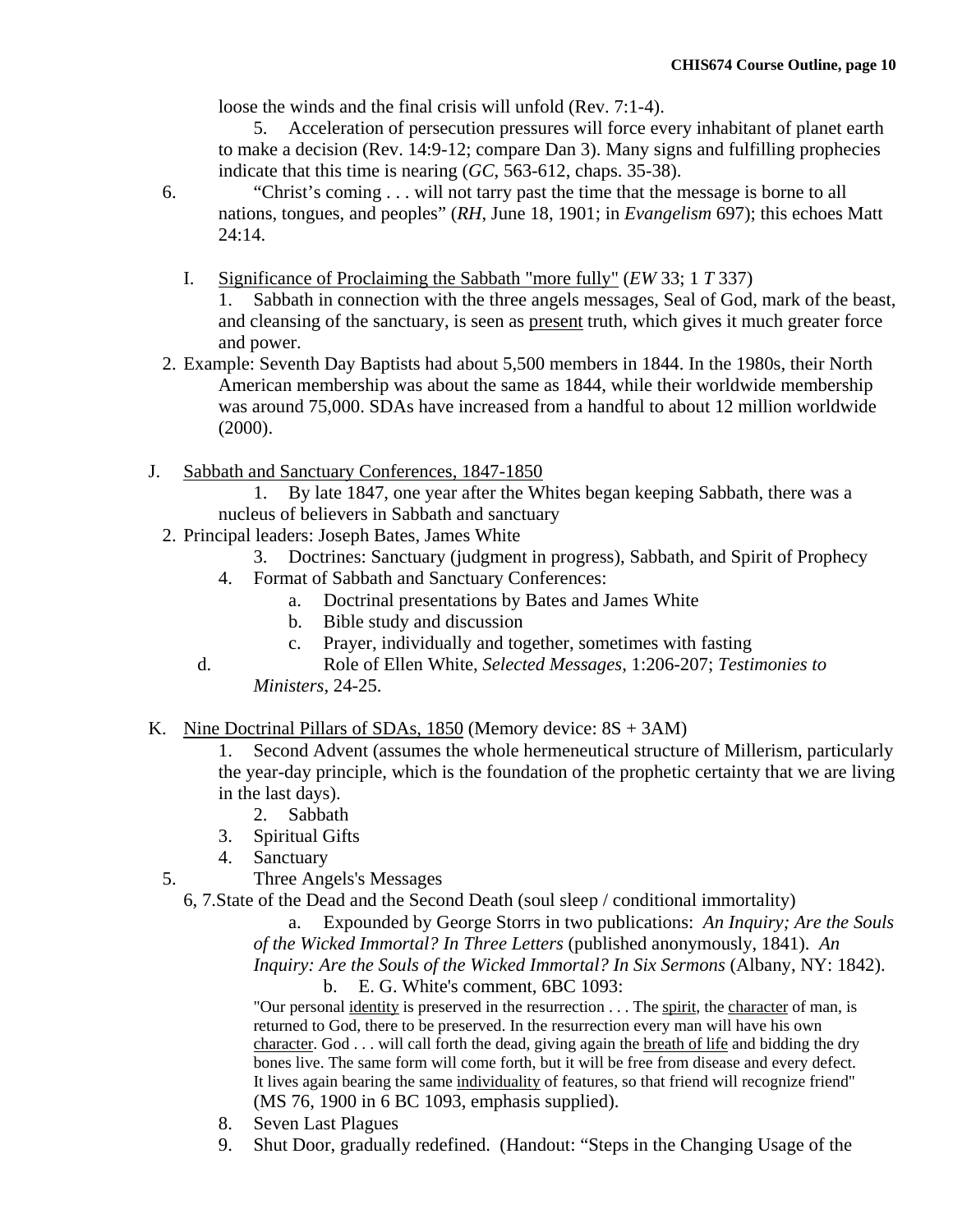Term "Shut Door.")

 a. Sources: F. D. Nichol, *Ellen G. White and Her Critics* (Washington, DC: Review and Herald, 1951), 176-252; James White, *A Word to the Little Flock* (1847), 22; A. L. White, *Ellen G. White*, 1:256-270; also 60-61, 78, 96, 140, 160- 161, 191-192; *SDA Encyclopedia*, "Open and Shut Door."

 b. By 1850, the main doctrinal pillars were in place. The "Shut Door" of 1844 (Matt 25:10) was now seen as "open" (Rev 3:7-8) and through six years of theological progress the pioneers had developed well-grounded convictions of their message and mission.

# **V. Righteousness by Faith: Protestant Backgrounds**

- A. Luther's Soteriology
	- 1. Anthropology
		- a. Original  $sin = total$  depravity, total loss of image of God
		- b. Bondage of the will--no freedom of the will

Before conversion, in bondage to devil

- After conversion, under control of Christ and Holy Spirit

 c. Later Lutherans: man cannot be "purely passive" like a "stump or a stone." Unless people are able to respond to God (respons-able) they cannot be held responsible for their failure and sin.

2. Justification

 a. *Sola fide*, by faith alone, was in opposition to the Roman Catholic doctrine of salvation by faith and good works

b. *Simul justus et peccator*

- (1). True, if you mean: justified, yet sinful in nature
- (2). Misleading, if you mean justified yet willfully sinning
- (3). Anabaptist rejoinder: the new birth by Holy Spirit restores

freedom of will as long as one maintains constant submission to the Holy Spirit. In fact, one who walks in the Spirit cannot at the same time indulge the sins of the flesh

(1 Jn 3:8-9, Gal 5:16-25, Rom 8:1-15)

# B. John Wesley's Soteriology

- 1. Rejected both the extremes of
	- a. Moralism: salvation by good works, as taught by Roman Catholics, and
	- b. Determinism: predestination, therefore no freedom of the will, as taught by Luther and Calvin
		- c. Against salvation by works or salvation by "only believing" (faith
	- without works), Wesley argued for salvation by "faith that works"

2. Wesley's Anthropology

 a. Rejected total depravity (Calvin). Instead, Wesley taught that the image of God in sinful man has been damaged, disabled, but not destroyed

 b. Rejected the bondage of the will (Luther). Instead, Wesley insisted that no one (unless he has committed the unpardonable sin, finally and irrevocably quenching the Spirit) is completely without the grace of God (Gen 3:15)

3. Justification and Sanctification

 a. Christ's imputed righteousness "on me" (justification) and His imparted righteousness "in me" (sanctification) can be distinguished in discussion, but cannot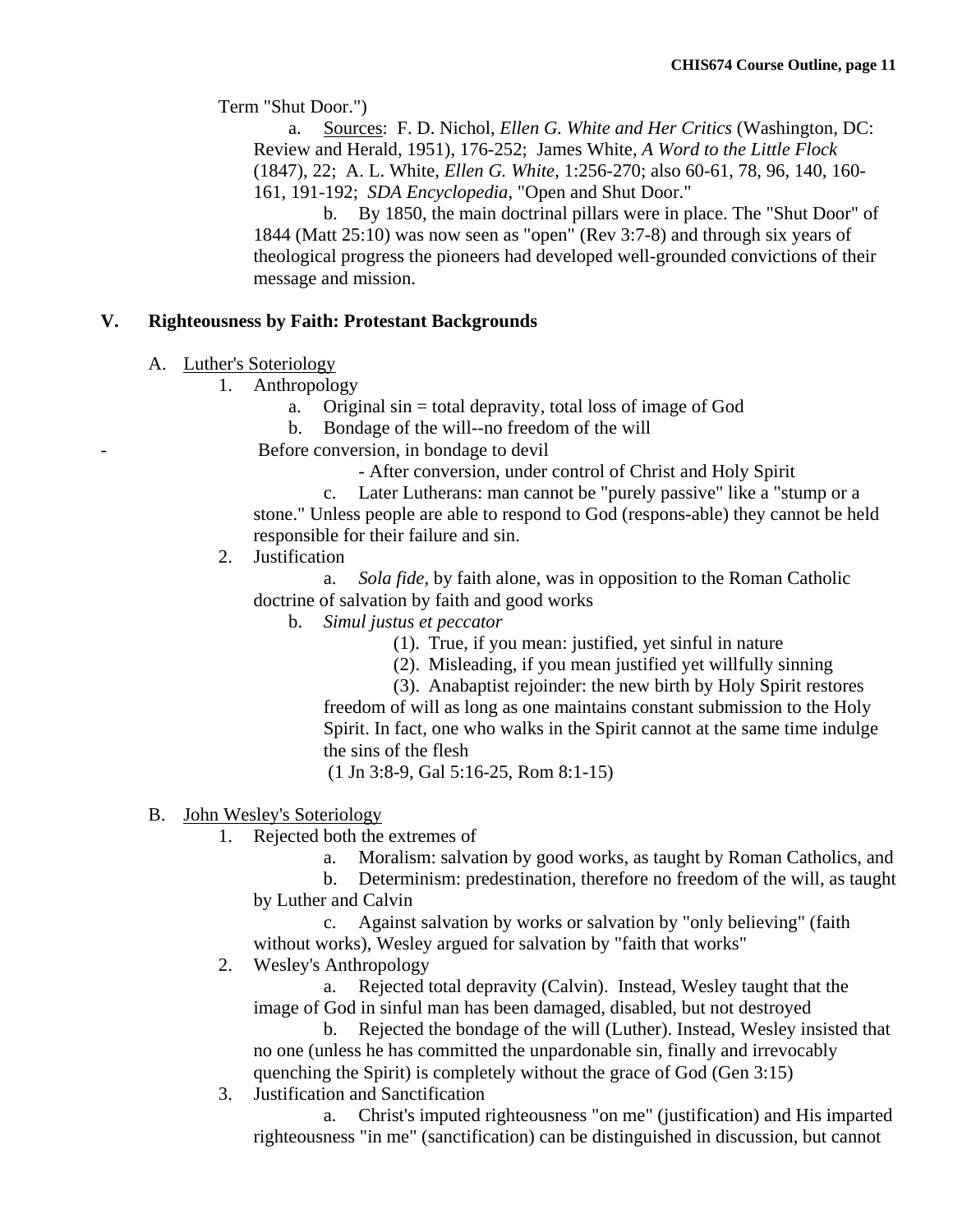be separated in experience

 b. Salvation = restoration of Image of God in humans (=Ellen White's view). c. Through the Holy Spirit, Christians have the power to abstain from

known, willful sin

- 4. Wesley's Doctrine of Perfection
	- a. Four ways in which Christians will never be perfect in this life
		- (1) Not perfect in knowledge (omniscient)
		- (2) Not perfect in judgment (infallible)
			- (3) Not free from physical and mental infirmities:
		- (a)
	- (b)

(c)

(d)

(e)

(4) Not free from temptations

b. Three stages in Christian Perfection

(1) Not committing outward sin (1 Jn 2:12).

 (2) Overcoming inward sins of the heart--evil thoughts, feelings, attitudes, and emotions; such as pride, anger, and self-will (1 Jn 1:7,9).

 (3) Perfected in love: Life of loving service that springs not from selfish motives, fear or guilt, but from the overflow of heaven-born love to God and man (1 Jn 4:17, cf. *COL* 384).

# C. Theological Conflicts Concerning Perfection and Assurance

1. Absolute perfection:

 a. Aristotle: static state of changelessness, in absolute isolation from evil. "Unmoved Mover" = untouched by any emotion about or even knowledge of imperfect beings.

 b. Roman Catholicism, classic Protestantism: absolute perfection = perfection of the soul that is only attained after separation from the body with its inherent sinfulness.

2. Biblical perfection: perfection of character, despite the presence of sinful nature.

 a. Loving God with all the heart, soul, mind, and strength; and therefore having no trace of rebellion or resistance to His will (2 Chron 16:9, Matt 22:36-40). "Real piety begins when all compromise with sin is at an end" (*MB* 91).

 b. Loving other persons as oneself. "Love does no harm to a neighbor; therefore love is the fulfillment of the law" (Rom 13:10).

 c. Character perfection means Christian maturity (Eph 4:13-16) in which one's love for Christ is such that he chooses to abstain from willful sin

 d. It does not mean exemption from mistakes, errors in judgment, or temptations.

3. Perfectionism

The *biblical* doctrine of *character perfection is a promise* that despite sin around us and inherent in our nature, Christ is able to deliver us from all our sins (1 Jn 1:7-9, Matt 1:21)

b. The heresy of perfectionism is the threat that one must attain perfection in order to be saved. No. At the moment we repent and believe in Christ we are forgiven, adopted, and counted righteous (perfect). "And while we can not claim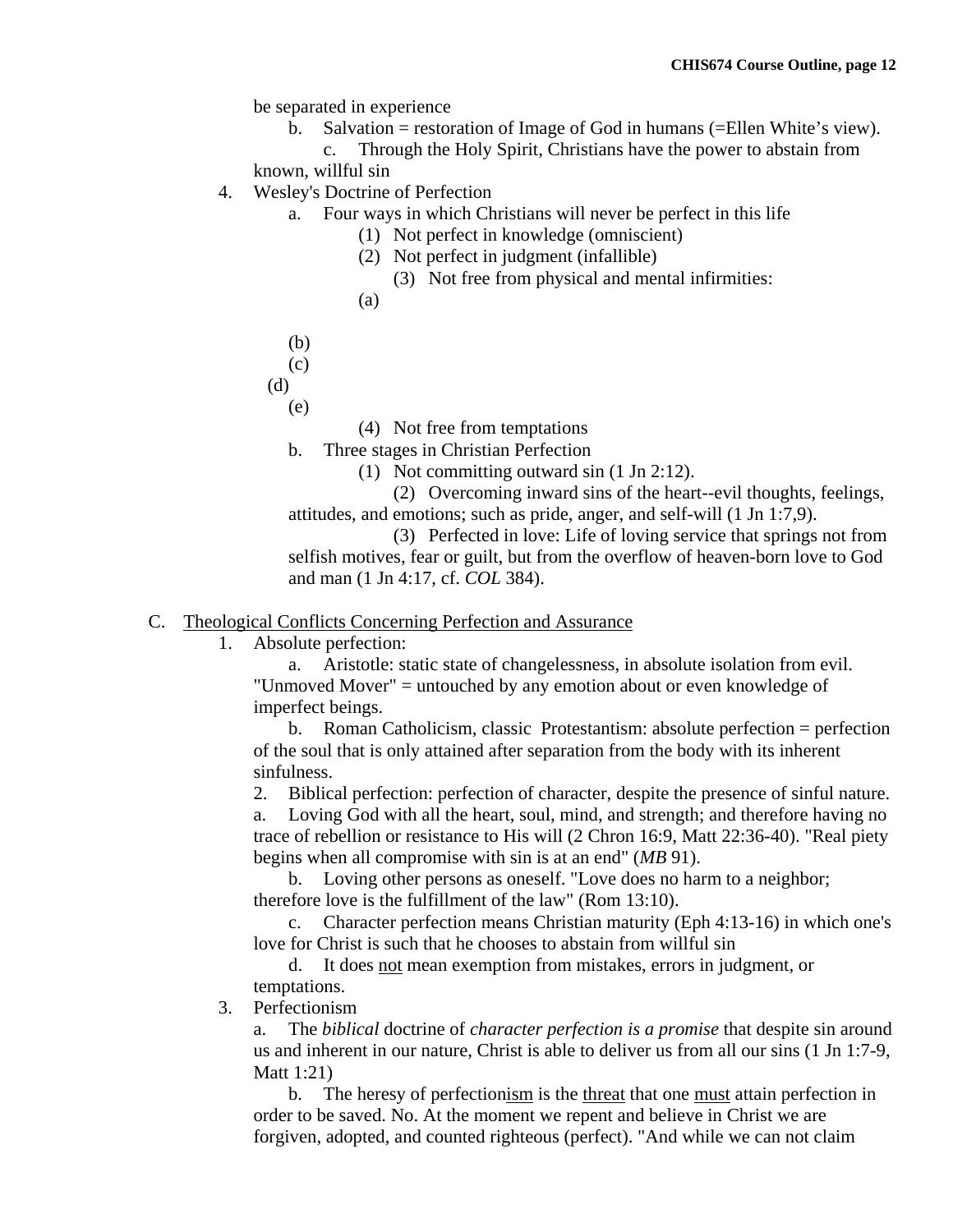perfection of the flesh, we may have Christian perfection of the soul. Through the sacrifice made in our behalf, sins may be perfectly forgiven" (E. G. White, "Regarding the Late Movement in Indiana," *General Conference Bulletin*, April 23, 1901, p. 419). Then we are continually to choose submission to Christ so that He can make His righteousness actual in daily life.

- 4. Assurance
- a. The idea of an irreversible guarantee ("Once saved, always saved") is based on predestinarian presuppositions, namely, that no one can be converted unless they were already elected to salvation, therefore conversion proves election. The syllogism continues, that the elect can under no circumstances be lost, therefore "perseverance" in salvation is guaranteed.

 b. Biblical assurance is the conviction, brought to our hearts by the Holy Spirit through the Scripture, "that we are children of God, and if children, then heirs . . ." (Rom 8:16-17). It is conditioned on repentance (1 Jn 1:9) and obedience (Acts 5:32). Because it rests on the presuppositions of free will and individual responsibility, it can never be an irrevocable guarantee of future salvation. We can, however, be certain of our present acceptance with God (=salvation) and that nothing but our own choice can take us out of His hand in the future (Jn 10:28). Also, Rom 5:10 implies an assurance over time: the longer we walk in union with Christ, the more certain we become that what He has done in the past He will continue to do in the future.

# **VI. Adventist Soteriology through 1881**

- A. Millerite Understandings of Conversion
	- 1. William Miller
	- 2. Joseph Bates
	- 3. Ellen Harmon
- B. Post-disappointment Soteriology
	- 1. Millerites were "ready" for death

 a. Ellen White wrote, "Of all the great religious movements since the days of the apostles, none have been more free of human imperfection . . . than was that of the autumn of 1844" (*GC* 401:3).

- b. Charles Fitch, Levi Stockman, and William Miller attested as persons who will be in the resurrection of the just (*EW* 17, 258)
	- 2. But, the Millerites were "not yet ready" for translation (*GC* 424)
- 3. General reasons why Millerites were "not yet ready" for the second coming:
	- a. Known sin separates the soul from God (Isa 59:2; 1 Jn 2:3-6, 3:4-8; *MB* 61-62; 2 *BC* 1017).

"The commission of a known sin silences the witnessing voice of the Spirit and separates the soul from God" (*GC* 472).

- b. Even sins of ignorance require atonement. "All unrighteousness is sin." (1 Jn 5:16-17). In OT, sins committed "unintentionally," "thoughtlessly," or "ignorantly," were still required to be atoned for by sacrifice (Lev 4:2, 13-14, 22-23, 27-28; 5:3-5; 15-19). Only a few verses after the laws regarding sins of ignorance comes the provision for a perpetual sacrifice that would never cease on the altar (Lev 6:8-13). This prefigured Christ's heavenly mediation (Heb 7:24-25). Christ intercedes for our sins of ignorance and we are to intercede for each other (1 Jn 5:16-17; James 5:16; Isa 59:2, 12, 16).
	- 4. Specific reasons why the Millerites were "not yet ready to meet their Lord" (*GC*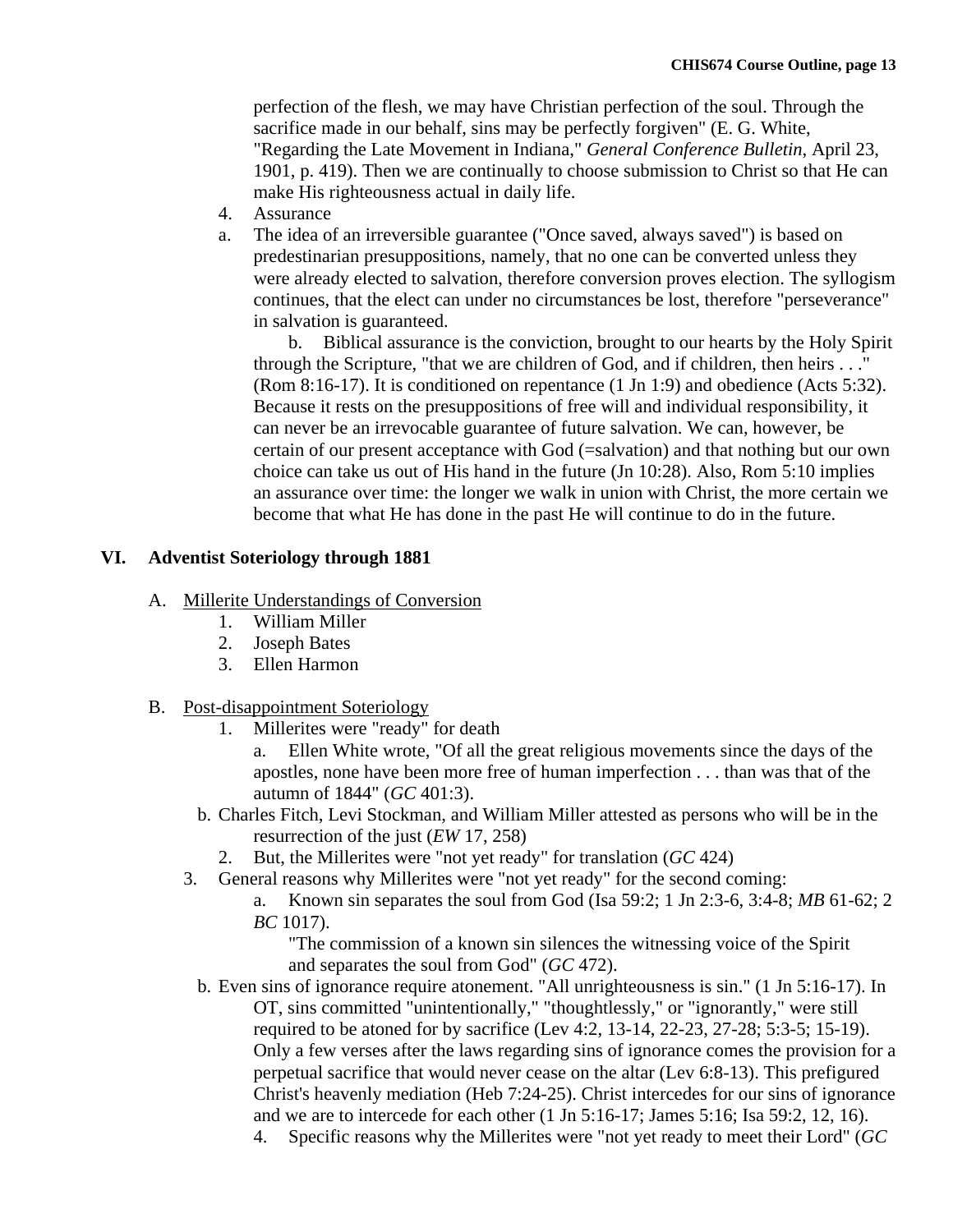424)

- a. They were regularly and habitually committing sins of ignorance, especially Sabbathbreaking.
- b. They knew nothing about the heavenly Day of Atonement and the necessity of cooperating with Christ in His work of cleansing the sanctuary (*GC* 425).
- c. The work that Christ needed to accomplish in them could never be finished while they lacked a knowledge of these vital Bible truths.
- d. The needed preparation (*GC* 424:4 425:1).

"But the people were not yet ready to meet their Lord. There was still a work of preparation to be accomplished for them. Light was to be given, directing their minds to the temple of God in heaven; and as they should by faith follow their High Priest in His ministration there, new duties would be revealed. Another message of warning and instruction was to be given to the Church.

 Says the prophet: "Who may abide the day of His coming? and who shall stand when He appeareth? for He is like a refiner's fire, and like fuller's soap: and He shall sit as a refiner and purifier of silver: and He shall purify the sons of Levi, and purge them as gold and silver, that they may offer unto the Lord an offering in righteousness." Malachi 3:2, 3. Those who are living upon the earth when the intercession of Christ shall cease in the sanctuary above are to stand in the sight of a holy God without a mediator. Their robes must be spotless, their characters must be purified from sin by the blood of sprinkling. Through the grace of God and their own diligent effort they must be conquerors in the battle with evil. While the investigative judgment is going forward in heaven, while the sins of penitent believers are being removed from the sanctuary, there is to be a special work of purification, of putting away of sin, among God's people upon earth. This work is more clearly presented in the messages of Revelation 14."

 "When this work shall have been accomplished, the followers of Christ will be ready for His appearing" (*GC* 424-428).

 5. "Preparing for the Close of Probation." What does it mean to live "without a Mediator" after the close of probation? (*GC* 425, 614). Source: Marvin Moore, *Signswatch* (Winter 1996), 7.

a. Four things that will *not* change:

- (2) Christ's presence is still with His people (*GC* 629-630).
- (3) Christ still gives the Holy Spirit to the faithful (John 14:16-17). The Spirit is withdrawn from the wicked, but not from the faithful (*GC* 614-615).
- (4) Christ still hears and answers the prayers of His people (Rev 5:8; 8:3-4; *GC* 629- 631).
- (5) Christ still clothes the faithful with His righteousness (Matt 22:1-14; *GC* 633- 634).
- b. Two things that will change:
	- (2) No more opportunity for the unconverted to be converted (Rev 22:11; *GC* 614).
	- (3) No more opportunity for forgiveness of sins (*GC* 486). The faithful will have been sealed and will have received the latter rain, thus "they are prepared for the trying hour before them" (GC 613-614).
- 6. The judgment of the living
	- a. Key quotation: *Great Controversy,* 490.
	- b. A contemporary synthesis of these concepts.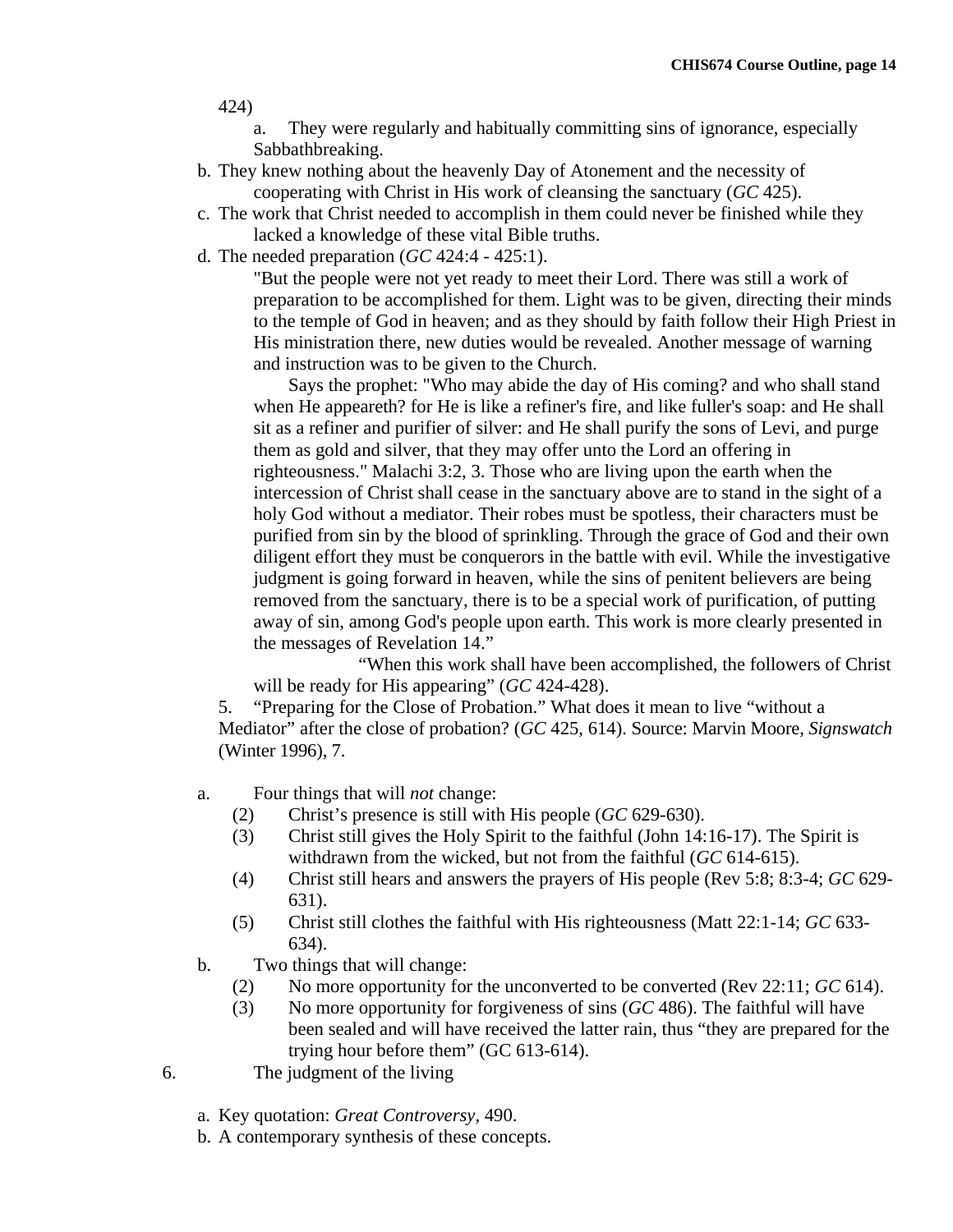# **VII. Before and After 1888: Rediscovering the "Faith of Jesus" (Rev. 14:12)**

- A. Major emphasis on "Commandments of God," but neglect of the "faith of Jesus."
	- 1. 1856: Laodicean message applied to SDAs
		- 2. Great debaters Moses Hull Dudley M. Canright
	- 3. Other significant developments 1860: name "Seventh-day Adventist" chosen 1863: General Conference organized 1874: Battle Creek College/first foreign missionary 1881: Death of James White; leadership passes to second generation 1883: E. G. White begins preaching in earnest on "Christ Our Righteousness" (*Selected Messages,* 350-354; *Faith and Works*, 35-39).

# B. Backgrounds to 1888

1. Ellen White's evaluation of SDA theology and preaching:

"As a people we have preached the law until we are as dry as the hills of Gilboa that had neither dew nor rain. We must preach *Christ in the law*, and there will be sap and nourishment in the preaching that will be as food to the famishing flock of God" (*RH*, March 11, 1890, reproduced in *1888 Materials*, 2:560).

- 2. E. J. Waggoner
	- a. "Vision" of Christ, 1882
	- b. Studies in Galatians

3. G. I. Butler, *The Law in the Book of Galatians: Is It the Moral Law, or Does It* 

*Refer to that System of Laws Peculiarly Jewish?* (Battle Creek: Review and Herald, 1886). 4. E. J. Waggoner, *The Gospel in the Book of Galatians: A Review* (Oakland, CA:

Pacific Press, 1888). Written in February 1887, published in 1888 for distribution at 1888 General Conference.

# 5. E. G. White, *Gospel Workers*, 161:

"The thought that the righteousness of Christ is imputed to us, not because of any merit on our part, but as a free gift from God, is a precious thought. The enemy of God and man is not willing that this truth should be clearly presented, for he knows that if the people receive it fully, his power will be broken."

6. Call for the rediscovery of the Faith of Jesus:

 The commandments of God have been proclaimed, but the faith of Jesus has not been proclaimed by Seventh-day Adventists as of equal importance, the law and the gospel going hand in hand. I cannot find language to express this subject in its fullness

 "The faith of Jesus." It is talked of, but not understood. What constitutes the faith of Jesus? . . . Faith in the ability of Christ to save us amply and fully and entirely is the faith of Jesus" (Ellen G. White, "Looking Back at Minneapolis," MS 24, 1888, in *Ellen G. White 1888 Materials* (Washington, DC: Ellen G. White Estate, 1987), 212-213.

C. The General Conference Session at Minneapolis, Minnesota, November 1888

1. Principal participants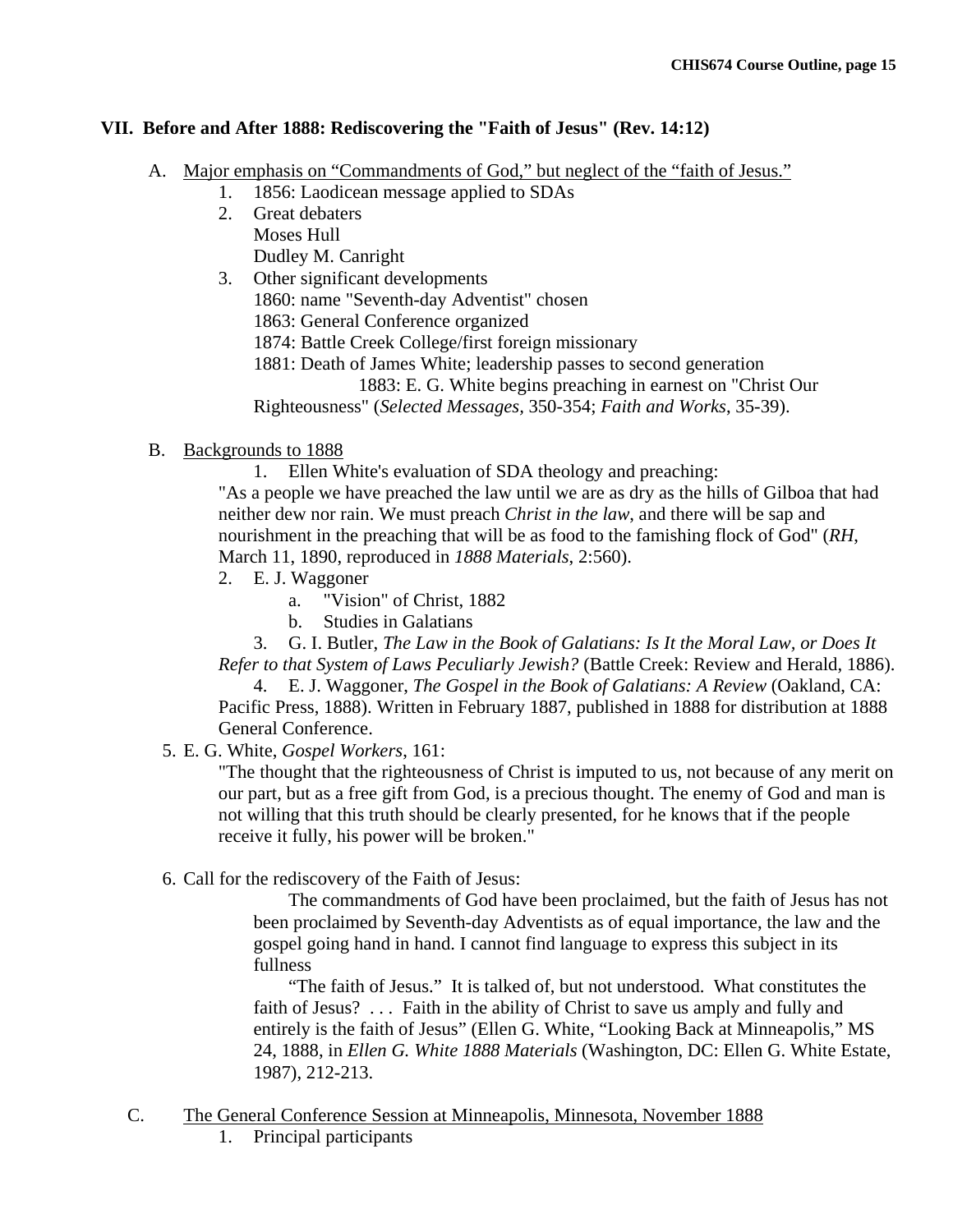- a. E. J. Waggoner, A. T. Jones
- b. Uriah Smith, J. H. Morrison (G. I. Butler was influential but was NOT
	- present)
		- c. E. G. White, W. C. White
	- 2. Issues
		- a. Law in Galatians
		- b. The Ten Horns of Daniel 7: Huns (Smith) vs. Alamanni (Jones)
		- c. Sunday rest laws
		- d. Rejection of Ellen White's testimony
	- 3. Results

#### D. Righteousness by Faith and the Loud Cry

Rev 18:1-2

Joel 2:23, 28-29

*Early Writings,* 85-86, 271, 277

 1. Ellen G. White, "The Perils and Privileges of the Last Days," *RH,* Nov 22, 1892 (in *RH Articles*, p. 615):

"The time of test is just upon us, for *the loud cry of the third angel has already begun* in the revelation of the righteousness of Christ, the sin-pardoning Redeemer. *This is the beginning of the light of the angel whose glory shall fill the whole earth. . . .*

 If you would stand through the time of trouble, you must know Christ, and appropriate the gift of his righteousness, which he imputes to the repentant sinner."

#### *Selected Messages,* Book 1, 234-235:

 "The law was our schoolmaster to bring us unto Christ, that we might be justified by faith" (Gal. 3:24). In this scripture, the Holy Spirit through *the apostle is speaking especially of the moral law.* The law reveals sin to us, and causes us to feel our need of Christ and to flee unto Him for pardon and peace by exercising repentance toward God and faith toward our Lord Jesus Christ.

*An unwillingness to yield up preconceived opinions, and to accept this truth,* lay at the foundation of a large share of the opposition manifested at Minneapolis against the Lord's message through Brethren [E. J.] Waggoner and [A. T.] Jones. By exciting that opposition *Satan succeeded*  in shutting away from our people, in a great measure, the special power of the Holy Spirit that *God longed to impart to them.* The enemy prevented them from obtaining that efficiency which might have been theirs in carrying the truth to the world, as the apostles proclaimed it after the day of Pentecost. *The light that is to lighten the whole earth with its glory was resisted,* and by the action of our own brethren has been in a great degree kept away from the world. . . .

 The law of ten commandments is not to be looked upon as much from the prohibitory side, as from the mercy side. Its prohibitions are the sure guarantee of happiness in obedience. As received in Christ, it works in us the purity of character that will bring joy to us through eternal ages. To the obedient it is a wall of protection. We behold in it the goodness of God, who by revealing to men the immutable principles of righteousness, seeks to shield them from the evils that result from transgression. We are not to regard God as waiting to punish the sinner for his sin. The sinner brings the punishment upon himself. His own actions start a train of circumstances that bring the sure result. Every act of transgression reacts upon the sinner, works in him a change of character, and makes it more easy for him to transgress again. By choosing to sin, men separate themselves from God, cut themselves off from the channel of blessing, and the sure result is ruin and death.

 The law is an expression of God's idea. When we receive it in Christ, it becomes our idea. It lifts us above the power of natural desires and tendencies, above temptations that lead to sin. "Great peace have they which love thy law: and nothing shall offend them" (Ps. 119: 165)\_\_cause them to stumble.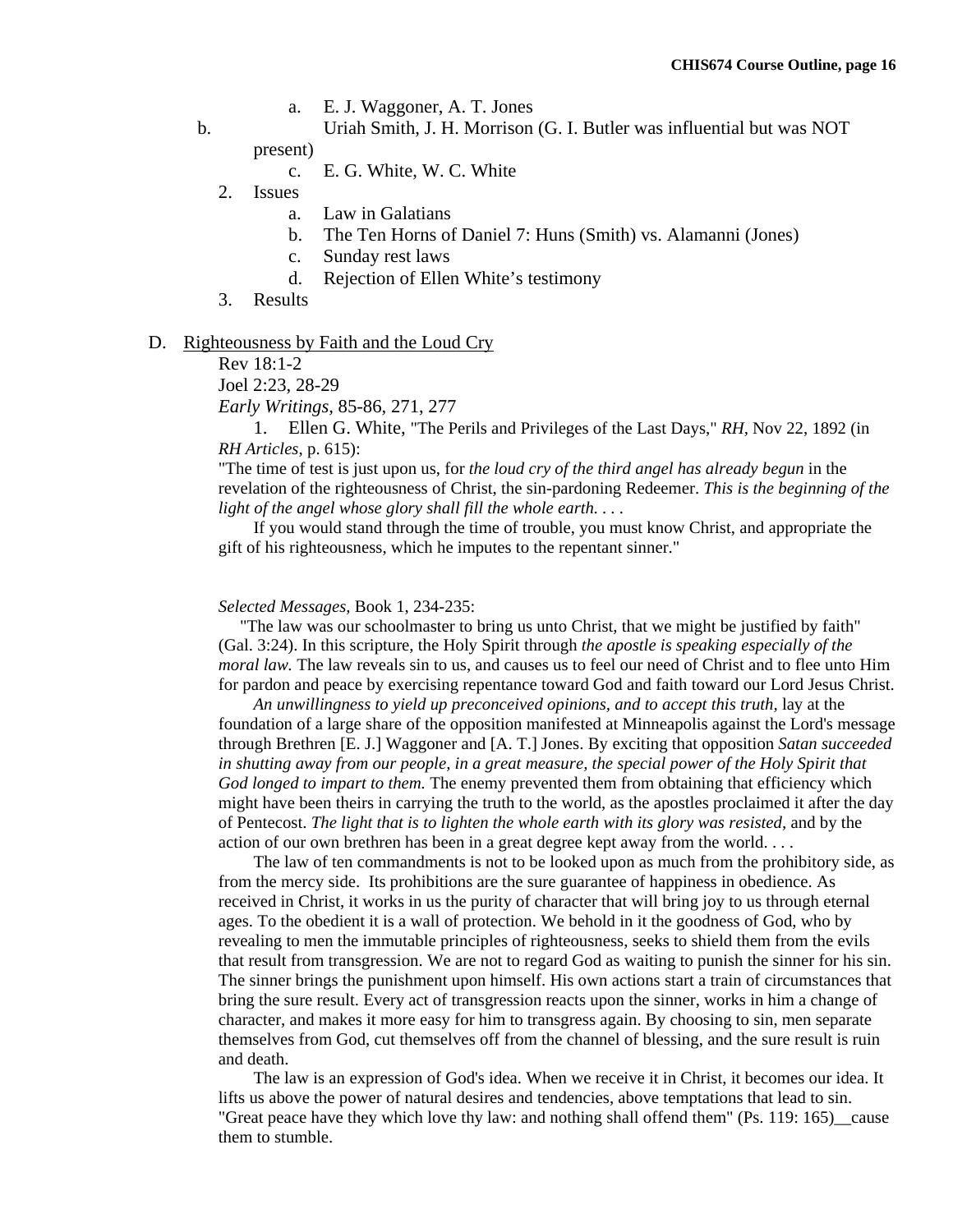There is no peace in unrighteousness; the wicked are at war with God. But he who receives the righteousness of the law in Christ is in harmony with heaven. "Mercy and truth are met together; righteousness and peace have kissed each other" (Ps. 85: 10).\_\_Letter 96, 1896. [E. G. White to Uriah Smith].

- 2. Components of the Loud Cry
	- a. Content, message
	- b. Holy Spirit, latter rain
	- c. People who both live and preach the message

 3. Steps by which the *message* becomes the *Loud Cry*: it needs to be received, studied, understood, practiced, experienced, demonstrated, and proclaimed.

### **VIII. Adventist Theology in the Twentieth Century** (see J. Nam, last item in *Source Book*).

- A. Significant Dates
	- 1915 Death of E. G. White
	- 1919 Bible and History Teachers Conference
	- 1934, Advanced Bible School, Pacific Union College, summer session only
	- 1937, Seminary moved to Washington, DC.
	- 1957, Seminary became Potomac University

1960, Seminary moved from Washington, DC, to Berrien Springs, MI. Seminary + graduate school of education + Emanuel Missionary College  $=$ Andrews University.

- B. Early Twentieth-Century Theological Trends
	- 1. Debate over the Trinity
		- d. Is the term biblical?
		- e. Why the early pioneers rejected the doctrine of the Trinity
		- f. Historical overview of the change from anti-Trinitarianism to Trinitarianism
	- 2. Fundamentalism vs. Modernism: became a confusing dichotomy for SDAs, who didn't entirely fit in either category. Verbal inspiration versus thought inspiration *(Selected Messages*, 1:21).
	- 3. Other debates; see R. W. Schwarz, *Light Bearers to the Remnant,* 393-407.

### **IX.** *Questions on Doctrine* **and Its Effect on Subsequent SDA Theology**

- A. Basic Question: Was *QOD* only a restatement or an actual revision of SDA theology?
- B. Historical Background (see *Source Book*, section F).
- 1. Leading individuals
	- a. Adventist participants
	- L. E. Froom, editor, *Ministry*, 1928-32, 1936-50
	- R. A. Anderson, editor, *Ministry*, 1950-66
	- W. E. Read, field secretary, GC
	- b. Evangelical participants
	- Donald Barnhouse, editor, *Eternity* magazine
	- Walter Martin, author of books on cults

# George E. Cannon, professor of theology, Nyack Missionary

# College

- 2. Evangelical Conferences, 1955-56
- 3. Publication of *Questions on Doctrine*, 1957
- 4. The Protest of M. L. Andreasen
	- a. Series of privately published papers: *The Atonement,* I-IX, *Letters to the Churches.*